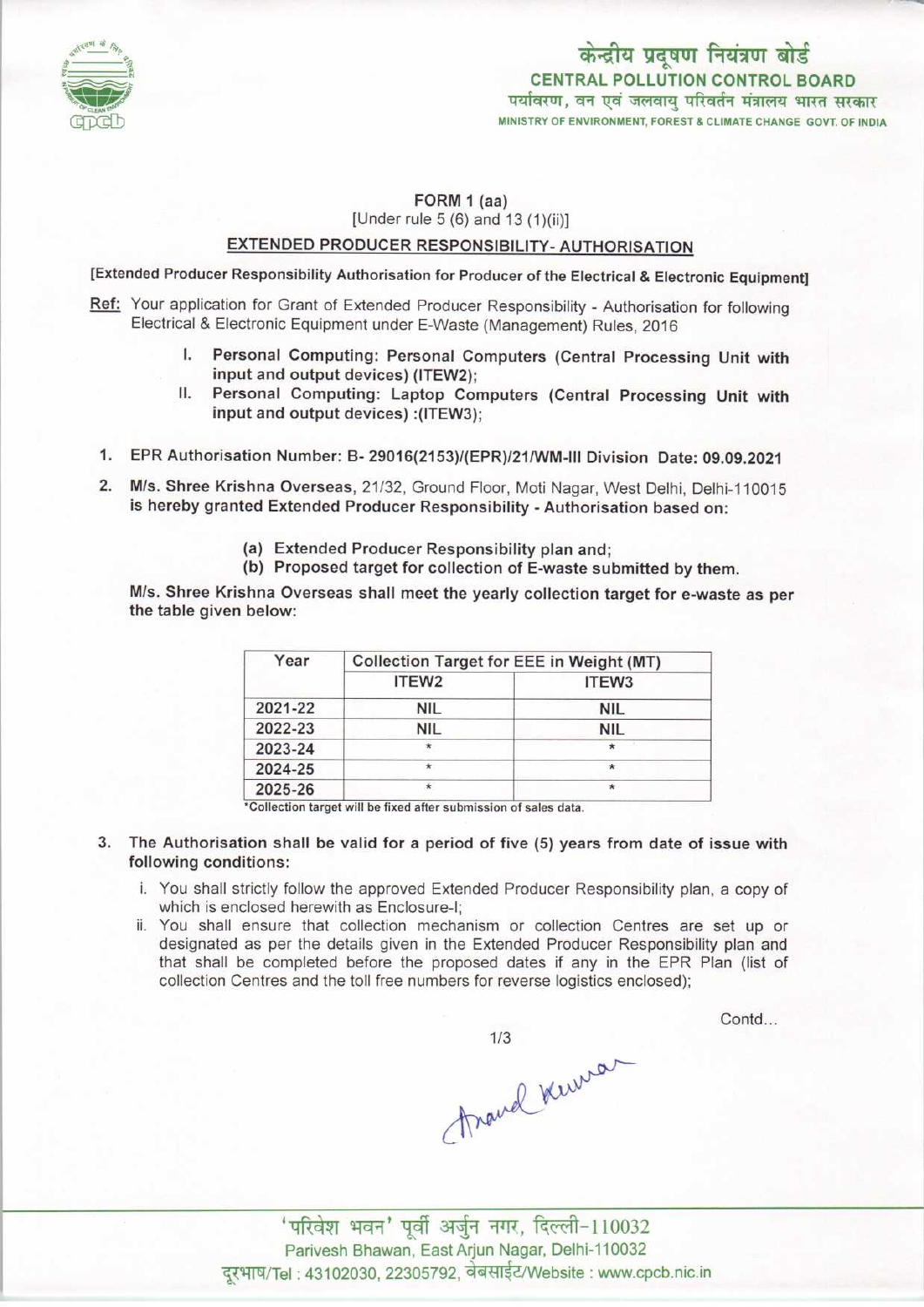

From pre page....

- iii. You shall ensure that all the collected e-waste is channelized to your PRO i.e. M/s PRO connect, G-7, New Market, Near Khasa Kothi Circle, Jaipur 302016, Rajasthan and records shall be maintained at PRO and your end;
- iv. You shall maintain records, in Form-2 of these Rules, of e-waste and make such records available for scrutiny by Central Pollution Control Board;
- v. You shall file annual returns in Form-3 to the Central Pollution Control Board on or before 30th day of June following the financial year to which that returns relates.

### vi. General Terms & Conditions of the Authorisation:

- a.The authorisation shall comply with provisions of the Environment (Protection) Act, 1986 and the E-waste (Management) Rules,2016 made there under;
- b. The authorisation or its renewal shall be produced for inspection at the request of an officer authorised by the Central Pollution Control Board;
- c.Any change in the approved Extended Producer Responsibility plan should be informed to Central Pollution Control Board within 15 days on which decision shall be communicated by Central Pollution Control Board within sixty days;
- d. It is the duty of the authorised person to take prior permission of the Central Pollution Control Board to close down any collection centre/points or any other facility which are part of the EPR plan;
- e.An application for the renewal of authorisation shall be made aslaid down in subrule (vi) of rule of 13(1) the E-Waste (Management) Rules, 2016;
- f.The Board reserves right to cancel/amend/revoke the authorisation at any time as per the policy of the Board or Government.

## vii. Additional Conditions: -

- a) That the applicant will submit annual sales data along with annual returns;
- b) That the applicant has to ensure that the addresses of collection points provided by them in their EPR Plan are correct and traceable and the collection points/centres are functional;
- c) That the applicant will submit revised application for grant of EPR Authorisation in case of applicant adding/changing PRO or changing its EPR Plan;

Contd.....

2/3

Anewel Knewar